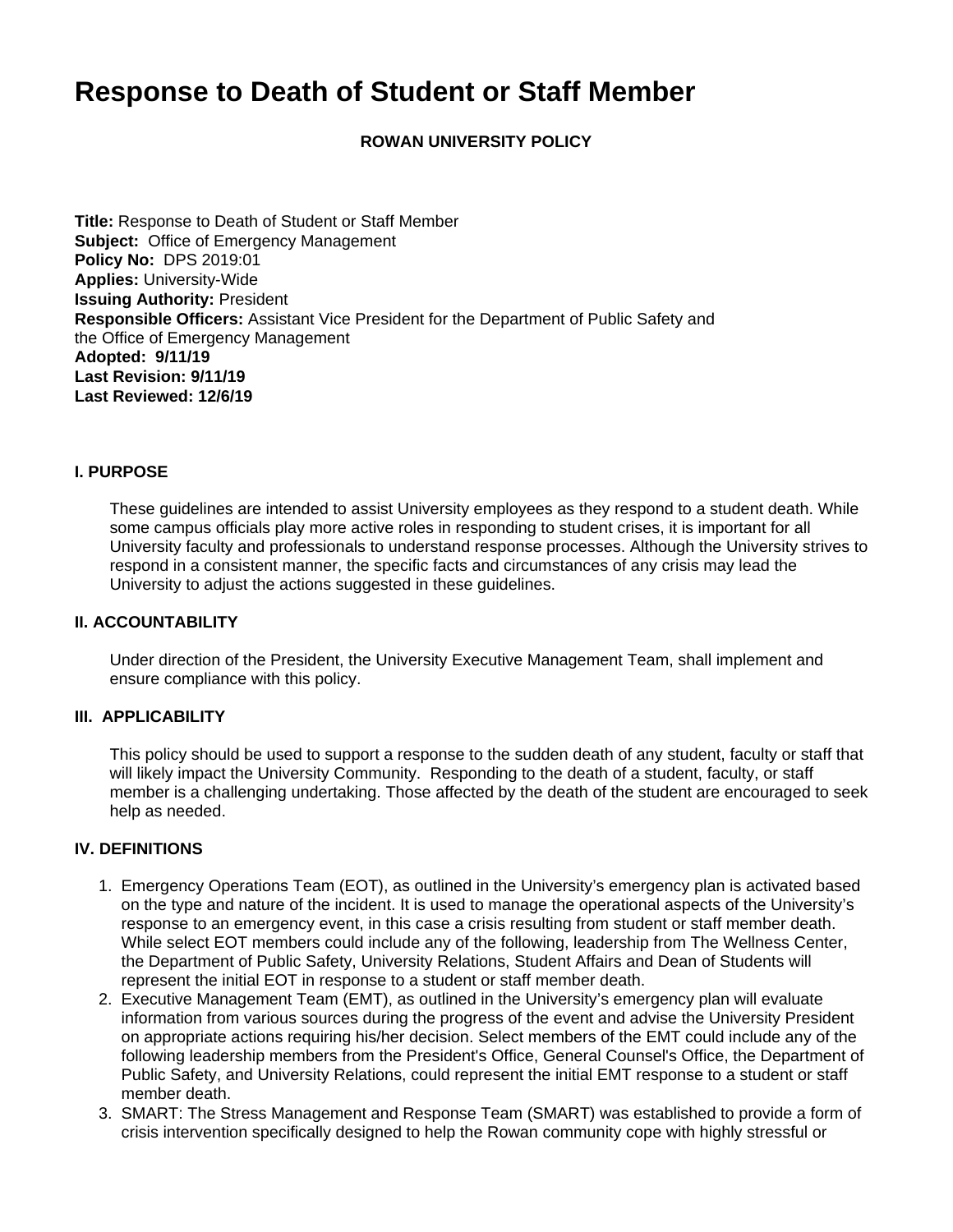traumatic events. SMART is made up of administrators, professional staff, faculty and support staff from across the Rowan University campus. These team members are trained in crisis response. The team is available for both death notifications and trauma support meetings. The team can arrange a meeting site and time or be available at a normally scheduled time/place for your class/group.

## **VI. REFERENCES**

- 1. Emergency Preparedness policy: [https://confluence.rowan.edu/display/POLICY](https://confluence.rowan.edu/display/POLICY/Emergency+Preparedness) [/Emergency+Preparedness](https://confluence.rowan.edu/display/POLICY/Emergency+Preparedness)
- 2. Emergency Operations Plan

## **V. POLICY**

- 1. All deaths on campus will be investigated by the appropriate law enforcement agency which may include the Gloucester or Camden County Prosecutor's Office in coordination with the University's Department of Public Safety. In the case of any death, the area surrounding the deceased is considered a crime scene. With the exception of first aid or conducting life saving measures, no one is to disturb the scene, including media personnel.
- 2. In respect for the deceased and due to confidentiality requirements, no University staff or member of the campus community shall comment, post, or communicate statements regarding the cause of death or scene of the death to any entity or organization except in accordance with this policy.
- 3. Upon notification of a death, the Department of Public Safety shall review the facts and circumstances of the death to determine whether a Timely Warning is warranted.
- 4. All requests for information, including media inquiries, shall be directed to the Office of University Relations 856-256-4240. Following the death, University Relations shall coordinate with the legal representative of the individual, with the Department of Public Safety and with the Executive Management Team to determine whether information relating to the cause of death may be released.
- 5. The Emergency Operations Team (EOT) shall review Section VII of the University Emergency Operations Plan to determine the impact to the University community and implement department specific response protocols accordingly. An initial briefing of the EOT and Executive Management Team (EMT) will be planned immediately if a Level 2 Emergency Incident is identified. If the EOT identifies a Level 1 response, internal response protocols may be followed as warranted.
- 6. EOT and designated support staff shall follow the procedures below in response to the death of a current student or staff.

## **VII. PROCEDURES**

- 1. If you become aware of, or suspect a student or staff has died call 9-1-1 or 856-256-4911.
- 2. The Department of Public Safety, local law enforcement or County Medical Examiner will contact next of kin, as outlined in the New Jersey Attorney Generals Guidelines for Homicide and Sudden Death Survivor Guidelines, issued July 1985.
- 3. If a death occurs during University Sponsored Travel, the University staff member accompanying the trip should immediately contact local emergency services and the local law enforcement agency. As soon as possible once the situation is secured, the University staff member shall contact the Dean of Students Office (856) 256-4283.
- 4. The Department of Public Safety will notify the Senior Vice President for the Department of Public Safety and Office of Emergency Management to trigger notification to the EMT. The Department of Public Safety will notify the following members of the EOT to begin internal response protocols.
	- a. Director for the Wellness Center
	- b. Vice President for University Relations
	- c. Dean of Students
	- d. Senior Vice President for Student Affairs

### **VIII. RESPONSIBILITIES**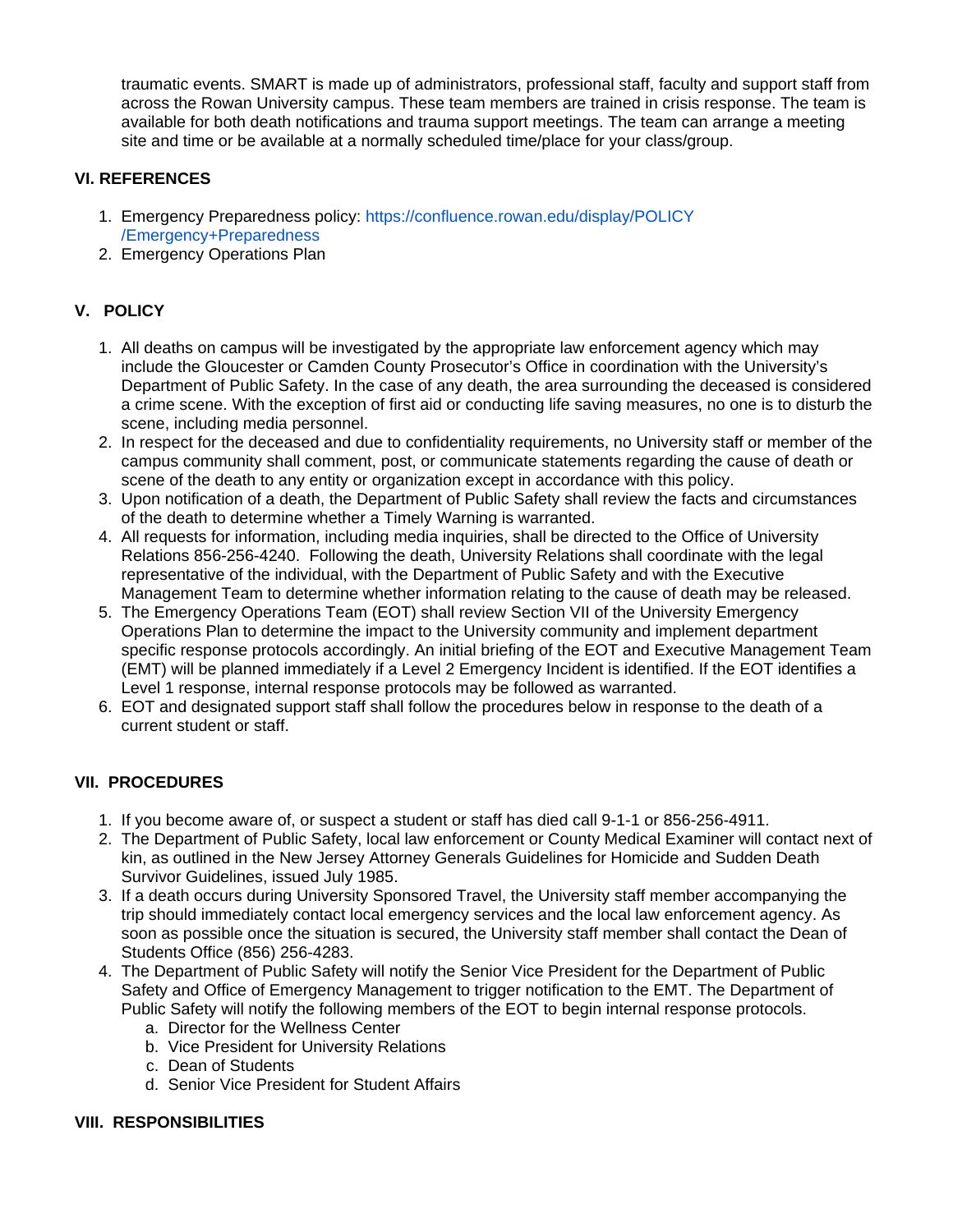- 1. The Office of the President
	- a. Ensure the EMT members have been notified.
	- b. After official notification of a student's death has been given to the family by the Department of Public Safety or local law enforcement, the Office of the President, in coordination with the Dean of Students, will contact the family of the deceased student and shall determine if the family has any immediate needs from the University (e.g. gathering items from the residence hall room, notifying other students, etc.) and if available, gather information about funeral, visitation, and memorial arrangements
	- c. Coordinate communication to other constituents of the University as appropriate, including the Board of Trustees
- 2. The Dean of Students Office
	- a. Represent the University by communicating with the family of deceased
	- b. After initial contact with the family has been made as provided in this policy, the Dean of Students shall generally be the primary point of contact with the family to avoid duplication of communications
	- c. Coordinate with other EOT members to identify initial briefing
	- d. Make available any known arrangements for memorial services
	- e. Review student account
	- f. If the student was a financial aid recipient, remaining funds will be repaid to the sources (federal, state or private lender) in accordance with federal and state law
	- g. Housing, meal plan and flex dollars charges are refunded on a prorated basis
	- h. Remove outstanding library or other similar fines or holds on student accounts
- 3. The Division of Academic Affairs
	- **a.** Support Wellness Center in collection of contacts for the deceased
	- b. Ensure grief counseling is available to the Rowan community
	- c. Review internal policies and communicate response protocols to faculty
- 4. University Department of Public Safety
	- a. Initiate investigation protocols
	- b. Coordinate investigation with local law enforcement and County Prosecutor Office if death occurs on campus (Glassboro, Stratford, Camden, Mantua)
	- c. Notify Senior Vice President for the Department of Public Safety and Office of Emergency Management to trigger the notification protocol to EMT
	- d. Notify EOT members specified above to assess Emergency designation and trigger internal response protocols
	- e. Coordinate with University Relations to determine initial notice to Rowan Community
	- f. Address or remove outstanding parking violations, if applicable
- 5. University Relations
	- **a.** Coordinate with other EOT members to identify initial briefing
	- b. Coordinate and disseminate campus wide communication of student's death
	- c. Identify spokesperson to serve as media contact
	- d. Brief and prepare spokesperson
	- e. Coordinate scheduling for post incident briefings and messaging to the University community
- 6. The Wellness Center
	- **a.** Coordinate with other EOT members to identify initial briefing
	- **b.** Initiate SMART response protocols
	- c. Collaborate with Student Affairs and Academic Affairs to gather contact information
	- d. Brief SMART members and perform death notification to contacts of deceased
	- e. Identify surge capacity and promote grief counselling services to Rowan community
	- f. Update Director of the Wellness Center so that EOT and EMT members can receive updates daily until the EOT scales down operations
- 7. The Associate Vice President for Student Life
	- a. Assist in identifying members for initial briefing
	- b. Verifies enrollment status of the deceased
	- c. Coordinate with Student Affairs offices to deactivate ID card and address academic registrations
	- d. Support Wellness Center by coordinating the identification of contacts for any clubs, organizations or other activates in which the deceased participated
- 8. The Office of General Counsel